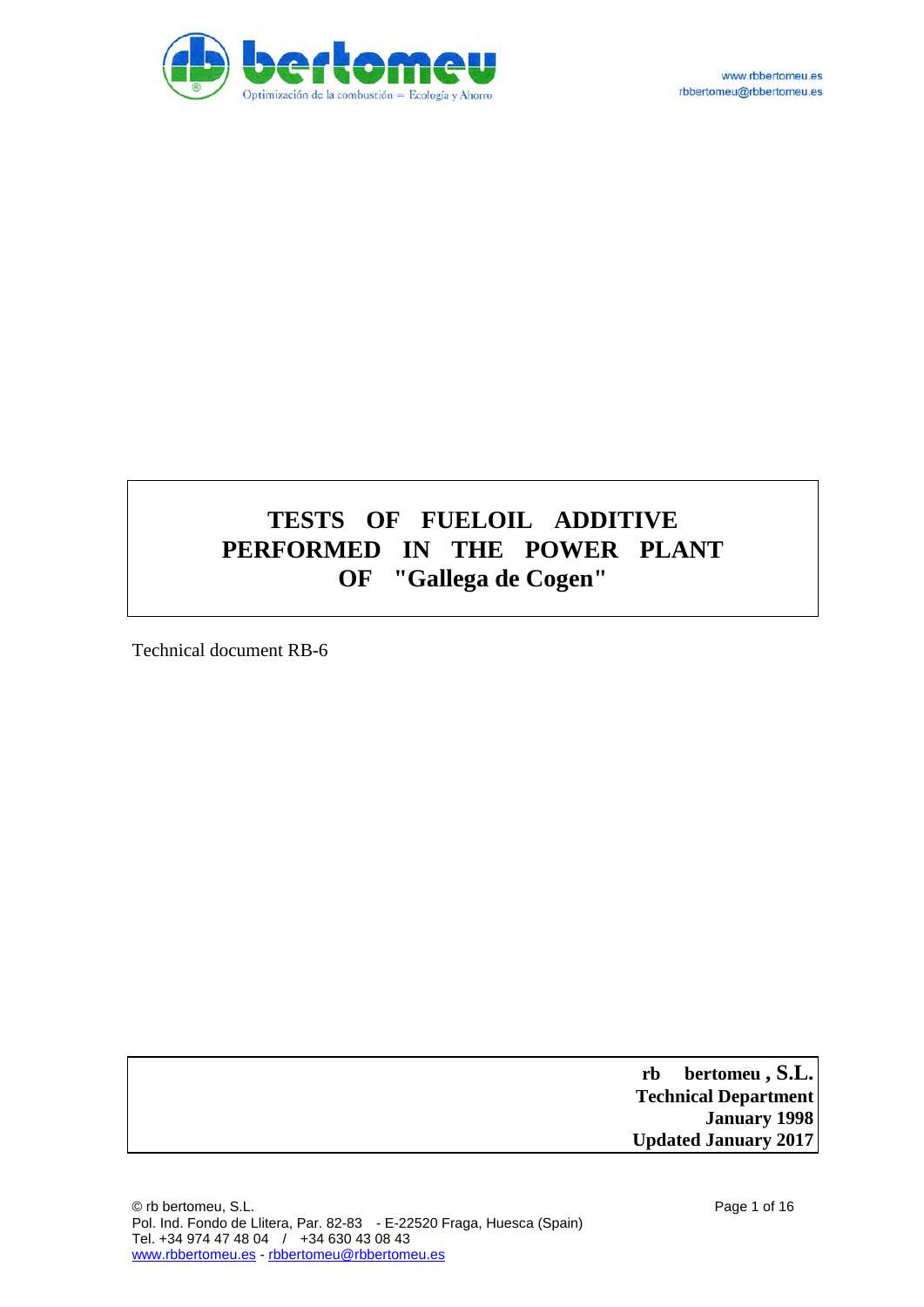

### **TABLE OF CONTENTS**

1 - INTRODUCTION

- 2 ORGANIZATION OF THE TEST
- 3 ANALYSIS OF THE USED FUELS
- 4 COMPARATIVE RESULTS OBTAINED
	- 4 . 1 ENERGY CONSUMPTION
	- 4 . 2 SERVICE FACTOR
	- 4 . 3 CORROSION OF EXHAUST VALVES
	- 4 . 4 OTHER RESULTS NOT COMPARATIVE
- 5 ECONOMIC EVALUATION OF THE RESULTS
- 6 FINAL CONCLUSIONS
- 7 JANUARY 2017 UPDATE
- ANNEX : Photographic article of the general review of Engine nº 2 of Jan. 98 **We cannot include this annex due to its extraordinary length**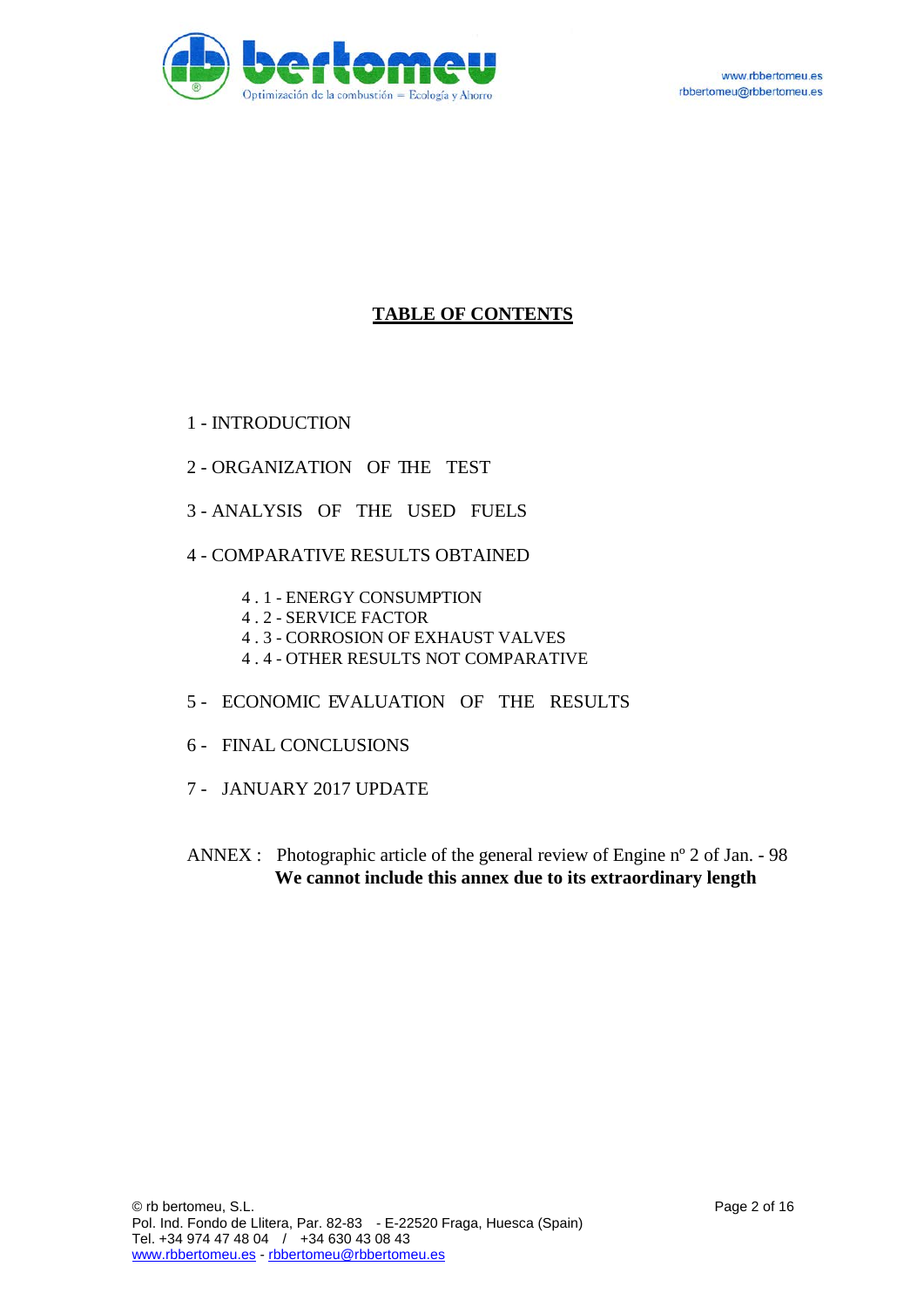

## **1 - INTRODUCTION**

During the first trimester of 1997, additive tests of the fuel oil consumed in power plants were carried out between the company **Gallega de Cogen**, owner of the plants and the manufacturer of the fuel additives, **rb bertomeu S.L..**

The tests were made in order to verify the efficiency of **"rb bertomeu"** fueloil additives, amply demonstrated already in many other cogeneration plants , and to try to quantify the economic benefit that would **Gallega de Cogen** obtain from the systematic use of the aforementioned additive .

**Gallega de Cogen** decided that the test would be carried out in the power plant of San Cibrao, where 2 Engines Wartsila 18V32 are installed with a total production capacity of 12.6 Mwe , and that the cited tests should begin in the month of August 1997 , immediately after the overhaul of the two Engines that had to be done during the month of July. The approximate duration of the tests was established at 6 months, at the end of which, **rb bertomeu, SL** would complete the corresponding report .

These reviews were made on the following dates :

Engine nº 2 : 14-July-97 , with 21,083 total working hours Engine n° 1 : 28-July-97, with 21,429 total working hours

**rb** bertomeu S.L., were present at these reviews, surveying the valves of the Engines and completing the appropriate weighing of residues and photographic records .

**rb** bertomeu S.L., also supplied and installed, along with Gallega de Cogen, a pump for the dosing of the additive in the feed line to the fueloil tanks .

**rb bertomeu S.L. ,** provided the additive **["rb bertomeu" beco F1/ASF](http://www.rbbertomeu.es/htmlish/PRODUCTOS_ISH/becoF1ASF_ish.htm)**, as well as the regulatory product safety documentation.

The present report , elaborated by **rb bertomeu S.L.** , describes the execution of the tests and presents the results obtained in the period of August  $1<sup>st</sup>$  to December 31 $<sup>st</sup>$ </sup> 1997 ( 5 months ) regarding **Gallega de Cogen.**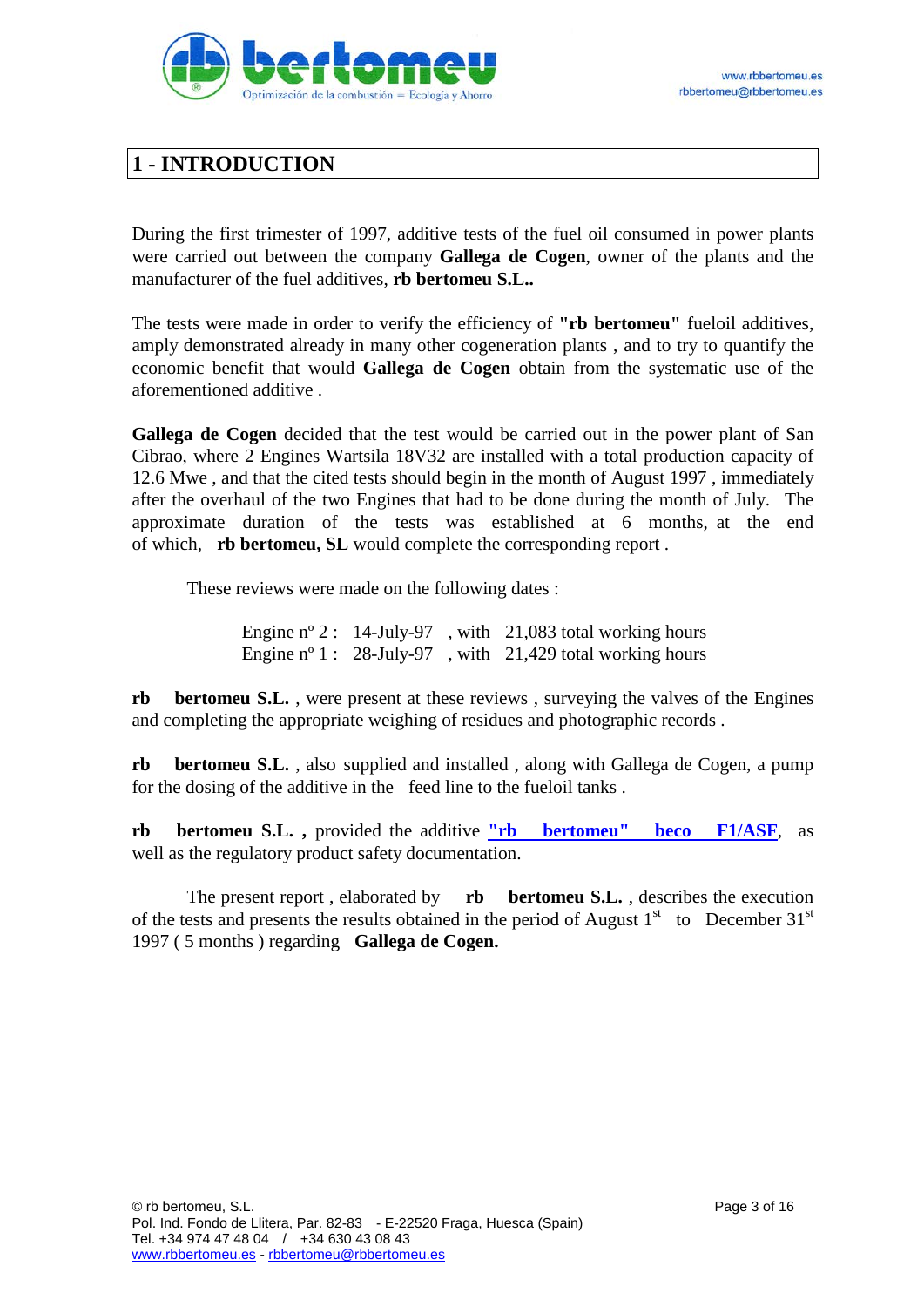

## **2 - TEST PLANNING**

The test was planned by **rb bertomeu S.L.** together with the technical personnel of **Gallega de Cogen**, so that the greatest possible amount of data could be obtained of the period of test and from the same corresponding months of the 2 previous years so that they could be used to compare effects . Thus, it was decided to take following data:

| Data                                                               | <b>Responsibility</b> |
|--------------------------------------------------------------------|-----------------------|
|                                                                    |                       |
| 1 - Monthly production of energy by Engine                         | Plant                 |
| 2 - Monthly consumption of fuel oil                                | Plant                 |
| 3 - Monthly analysis of the fuel oil received                      | Plant                 |
| 4 - Monthly analysis of the fuel oil before and after purification | Plant                 |
| 5 - Monthly consumption of oil by Engine                           | Plant                 |
| 6 - Engine down-time and reasons                                   | Plant                 |
| 7 - Purifier cleaning hours and cost                               | Plant                 |
| 8 - Control of fuel oil sludge generated in tank and<br>purifier   | Plant                 |
| 9 - Control of oil sludge generated in oil purifier                | Plant                 |
| 10 - Cost of handling of all the generated sludge                  | Plant                 |
| 11 - Control of the evolution of engine temp. at constant load     | Plant                 |
| 12 - Monthly analysis of the exhaust gases of the Engines          | rb bertomeu           |
| 13 - Weighing of residues on exhaust valves, in the overhauls      |                       |
| of the Engines, at the beginning and end of the test               | rb bertomeu           |
| 14 - Photographing of the exhaust valves, in the overhauls of      |                       |
| Engines, at the beginning and end of the test                      | rb bertomeu           |
| 15 - Making of graphs and tables from obtained data                | rb bertomeu           |
| 16 - Control of the consumption of the additive                    | rb / Plant            |
| 17 - Compiling of the final report                                 | rb bertomeu           |

All the points except 7, 8, 9 and 10 have been checked in the period of the test.

Of the previous years, 1995 and 1996, it has only been possible to obtain the corresponding data to points 1 , 2 , 5 and 6 . Point 3 for the year 1996 has been partially determined.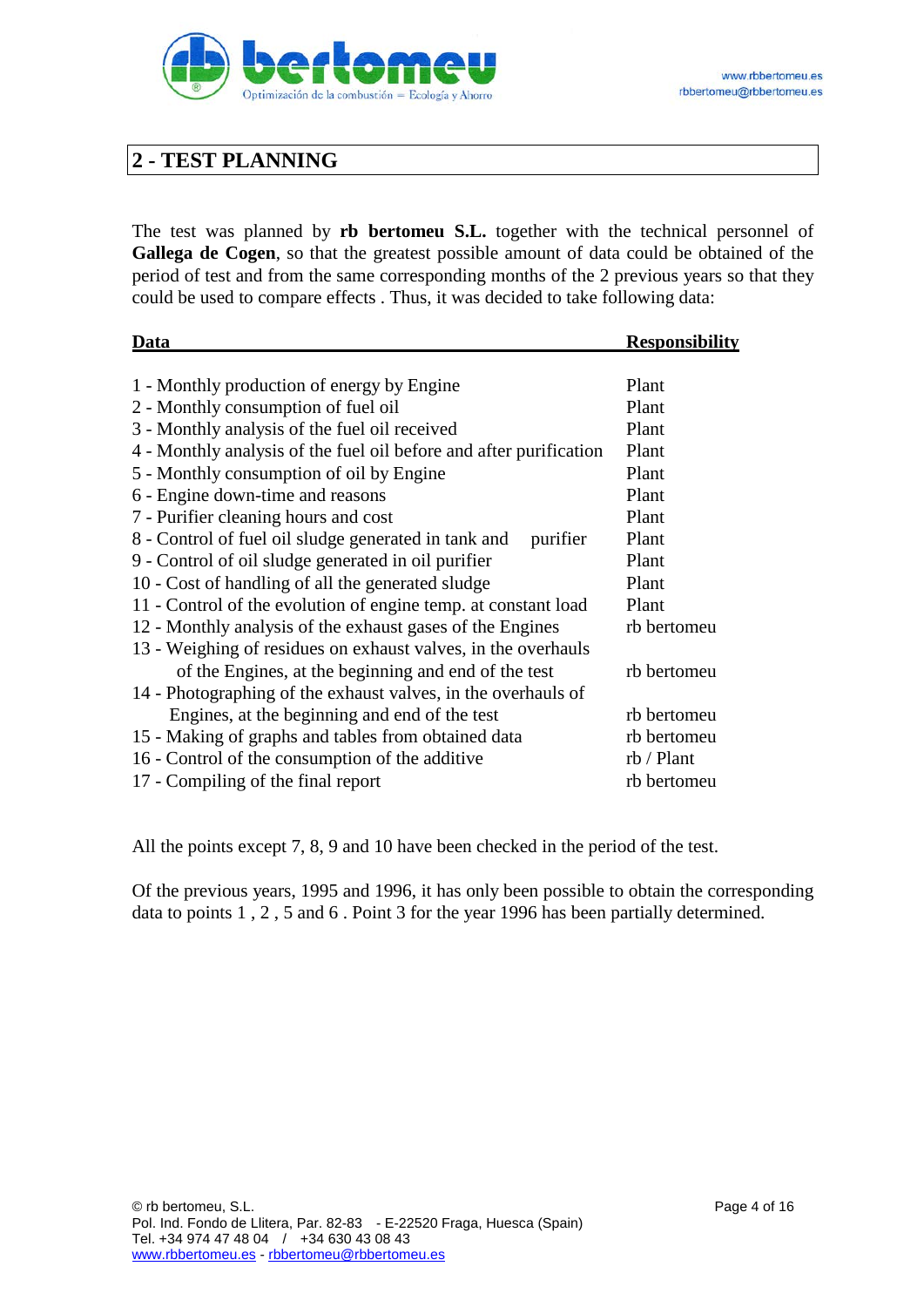

## **3 - ANALYSIS OF THE FUELS USED**

Until the beginning of the test the plant was using fuel oil No. 1 BIA, of which we have been able to gather the analysis accomplished during the first semester of 1997. It has not been possible to have data related to 1995 and 1996. From the beginning of the test the fuel was changed to fuel oil No. 1, a fuel with more impurities than fuel oil No. 1 BIA as can be observed in the comparative analysis data, as a result, therefore, one can expect more problems in its management and combustion.

|                              | (A)<br>Fuel oil No. 1<br><b>BIA</b> | (B)<br>Fuel oil No. 1 | $(B)-(A)$<br>Dif. % |
|------------------------------|-------------------------------------|-----------------------|---------------------|
| P.C.S. (Kcal/Kg)             | 10.312,00                           | 10.164,00             | $-1,44$             |
| P.C.I.(Kcal/Kg)              | 9.773,00                            | 9.631,00              | $-1,45$             |
| Vanadium (ppm)               | 27,00                               | 45,00                 | $+66,60$            |
| Sodium (ppm)                 | 8,00                                | 9,00                  | $+12,50$            |
| Nickel (ppm)                 | 19,00                               | 20,00                 | $+5,30$             |
| Sulphur $(\%)$               | 0,92                                | 1,93                  | $+109,80$           |
| Carbon Conradson (%)         | 8,90                                | 10,20                 | $+14,60$            |
| Asphaltenes $(\% )$          | 1,90                                | 4,70                  | $+147,40$           |
| Water by distillation $(\%)$ | < 0.05                              | 0,12                  | $+150,00$           |

The mean analysis obtained, in the most relevant data, is the following:

With respect to the values of the calorific power of fuel oil No. 1 BIA, one can say that they are low in relationship to the values that we have other plants for the years 1995, 1996 and 1997. These data locate the P.C.I. (inferior calorific power) in the range 9,850-9,950 Kcal/ Kg , that is to say , 1.3 % greater in mean . Nevertheless, it is considered the value of the table for 1996 for the purpose of calculation of that year, not considering any value for 1995 for lack of data and the discrepancy found.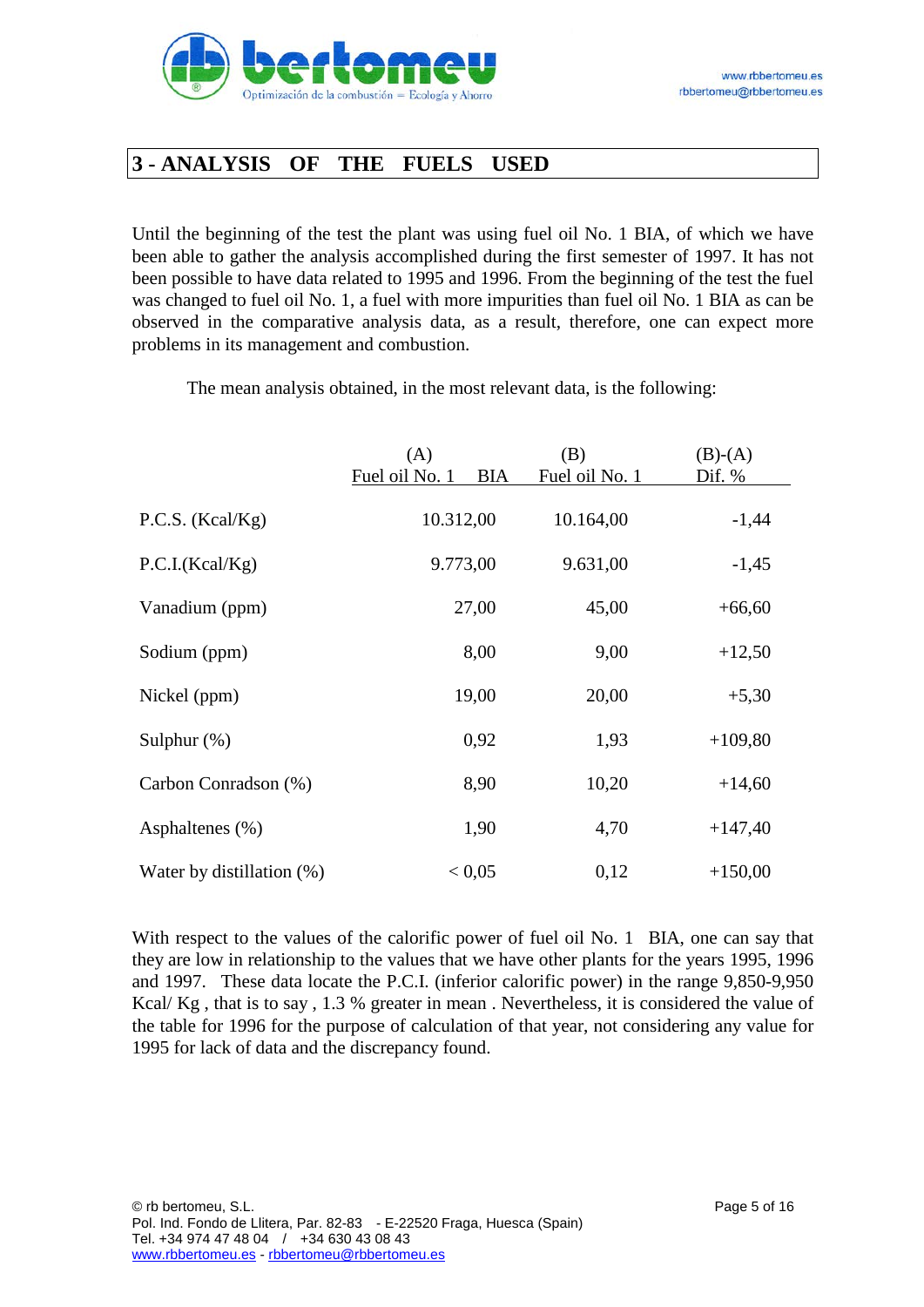

In regard to the greater quantity of impurities contained in the fuel oil used in the test with respect to the fuel oil used previously , it would be possible to say that the increase in theoretical problems , would be centred in the following points :

**a) Greater content of Vanadium, Sodium and Nickel** : more corrosion in the combustion chamber and exhaust gas circuit of the engine, particularly inlet valves, piston crowns, segments and exhaust valves.

**b) Greater content of Sulphur** : more corrosion in the combustion chamber and exhaust gas circuit of the Engine , particularly inlet valves , piston crowns, segments , exhaust valves and in the cold gases zone of the exhaust , from boilers on the verge of final emission. Also be expected greater sulphate encrustations, as much in the hot zone as cold , especially in exhaust valves , collectors of exhaust gases , nozzle rings , blades of turbo-compressors and boiler pipes .

**c) Greater content of Carbon and Asphaltenes** : greater sludge formation in the fuel tanks ; greater sludge formation in the fuel purifiers ; more difficulty cleaning the fuel purifiers ; increase of possibilities of seizure of the fuel pumps ; greater dirt accumulation in the fuel circuit; increase of carbonous residues in exhaust valves , collectors of exhaust gases , nozzle rings and blades of turbo-compressors .

**d) Greater Water content**: greater facility for sludge formation in tanks; more possibilities of seizure of injectors in the event of failure of the fuel purifier.

With all these possibilities of the worsening of the operation parameters due to change of type of fuel oil, the test of the additive was carried out.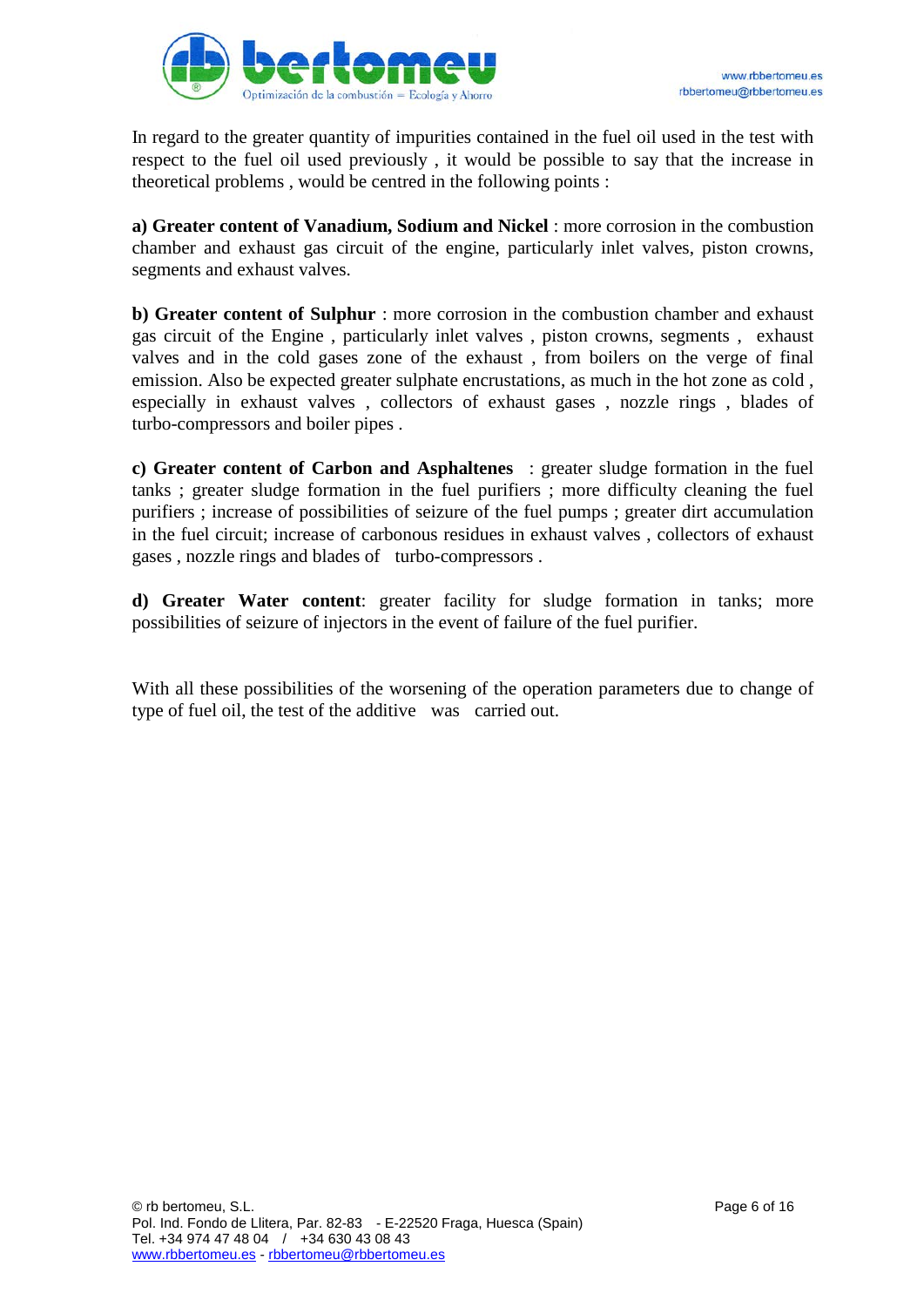

## **4 - OBTAINED COMPARATIVE RESULTS**

### **4 - 1 ENERGY CONSUMPTION**

|                                                                   | Period                  | Period            | Period             |
|-------------------------------------------------------------------|-------------------------|-------------------|--------------------|
|                                                                   | Aug - Dec/95            | Aug - Dec/96      | Aug - $Dec/97$     |
| Type fuel oil                                                     | No. 1 BIA               | No. 1 BIA         | No.1               |
| P.C.I. (Kcal/ $Kg$ )                                              | Indeterminate           | 9,773.00          | 9,631.00           |
| MT Fuel oil consumed                                              | 9,224.227               | 9,462.458         | 9,631.00           |
| Kwh E produced                                                    | 42,402,731.000          | 2,452,930.000     | 43,258,820.000     |
| Consumption esp. energy :<br>$-$ in Gr. Fuel/Kwh<br>- in Kcal/Kwh | 217.54<br>Indeterminate | 22.89<br>2,178.30 | 222.64<br>2,144.24 |
|                                                                   |                         |                   |                    |

( Calculated energy Consumption in Kcal/ Kwh : Gr. Fuel/Kwh x P.C.I. / 1000 )

DIFFERENCES OF CONSUMPTION DETECTED:

| Period 1997 with respect to 1996 : $-34.06$ Kcal/Kwh, that is to say, $-1.56$ %                                                  |
|----------------------------------------------------------------------------------------------------------------------------------|
| Period 1997 with respect to 1995 : indeterminate (if a P.C.I. of 9900 is taken that<br>which is the mean value detected in other |
| plants, the difference would be - 9.4                                                                                            |
| Kcal/Kwh, equivalent to $-0.44\%$ ).                                                                                             |

In cost , the difference between the periods studied for 1996 and 1997 , would be :

|                          | * 1996, Fuel oil No. 1 BIA : 222.89 x 0.144240 €Kg = 32.1497 € produced MWhe |  |
|--------------------------|------------------------------------------------------------------------------|--|
| $*$ 1997, Fuel oil No. 1 | : 222.64 x 0.132220 €Kg = 29.4375 € produced MWhe                            |  |

**\* A saving of 2.7122 €/produced MWhe is obtained, equivalent to an 8.44%, due to a lower energy consumption and having the possibility of using a cheaper fuel maintaining the same operability of the engines.**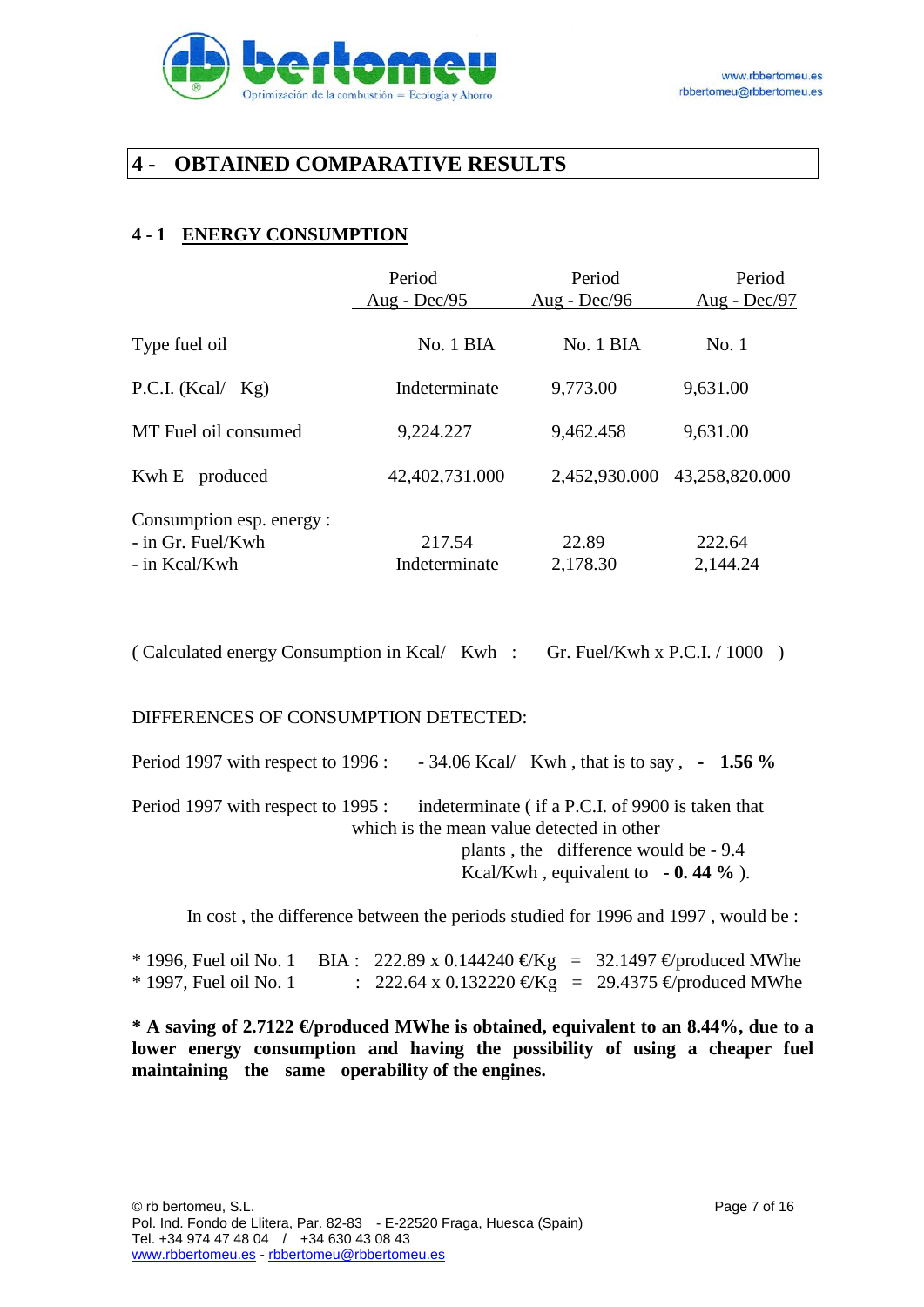

### **4 - 2 SERVICE FACTOR**

|                                      | Period       | Period       | Period     |
|--------------------------------------|--------------|--------------|------------|
|                                      | Aug - Dec/95 | Aug - Dec/96 | Aug-Dec/97 |
| <b>ENGINE Nº 1:</b>                  |              |              |            |
| total downtime                       | 126          | 128          | 123        |
| beyond-control downtime              | 87           | 59           | 81         |
| attributable downtime                | 39           | 69           | 42         |
| <b>Total Service factor</b>          | 95.57 %      | 96.51 %      | 96.65 %    |
| Service factor attrib.               | 98.94 %      | 98.12 %      | 98.86 %    |
|                                      |              |              |            |
| $ENGINE N^{\circ} 2$ :               |              |              |            |
| total downtime                       | 116          | 108          | 173        |
| beyond-control downtime              | 66           | 58           | 118        |
| attributable downtime                | 50           | 50           | 55         |
| <b>Total Service factor</b>          | 96.84 %      | 97.06 %      | 95.29 %    |
| Service factor attrib.               | 98.64 %      | 98.64 %      | 98.50 %    |
|                                      |              |              |            |
| Average ENGINES $N^{\circ}$ 1 and 2: |              |              |            |
| total downtime                       | 242          | 236          | 296        |
| beyond-control downtime              | 153          | 117          | 199        |
| attributable downtime                | 89           | 119          | 97         |
| <b>Total Service factor</b>          | 96.70 %      | 96.79 %      | 95.97 %    |
| Service factor attrib.               | 98.79 %      | 98.38 %      | 98.68 %    |

\* It can be observed that the service factor obtained during the period of the test, considering planned downtime, that is to say, discounting the downtime for foreign motives (see list on following page), is identical, in both engines, to that which was obtained in the same period of previous years , in spite of the fuel change .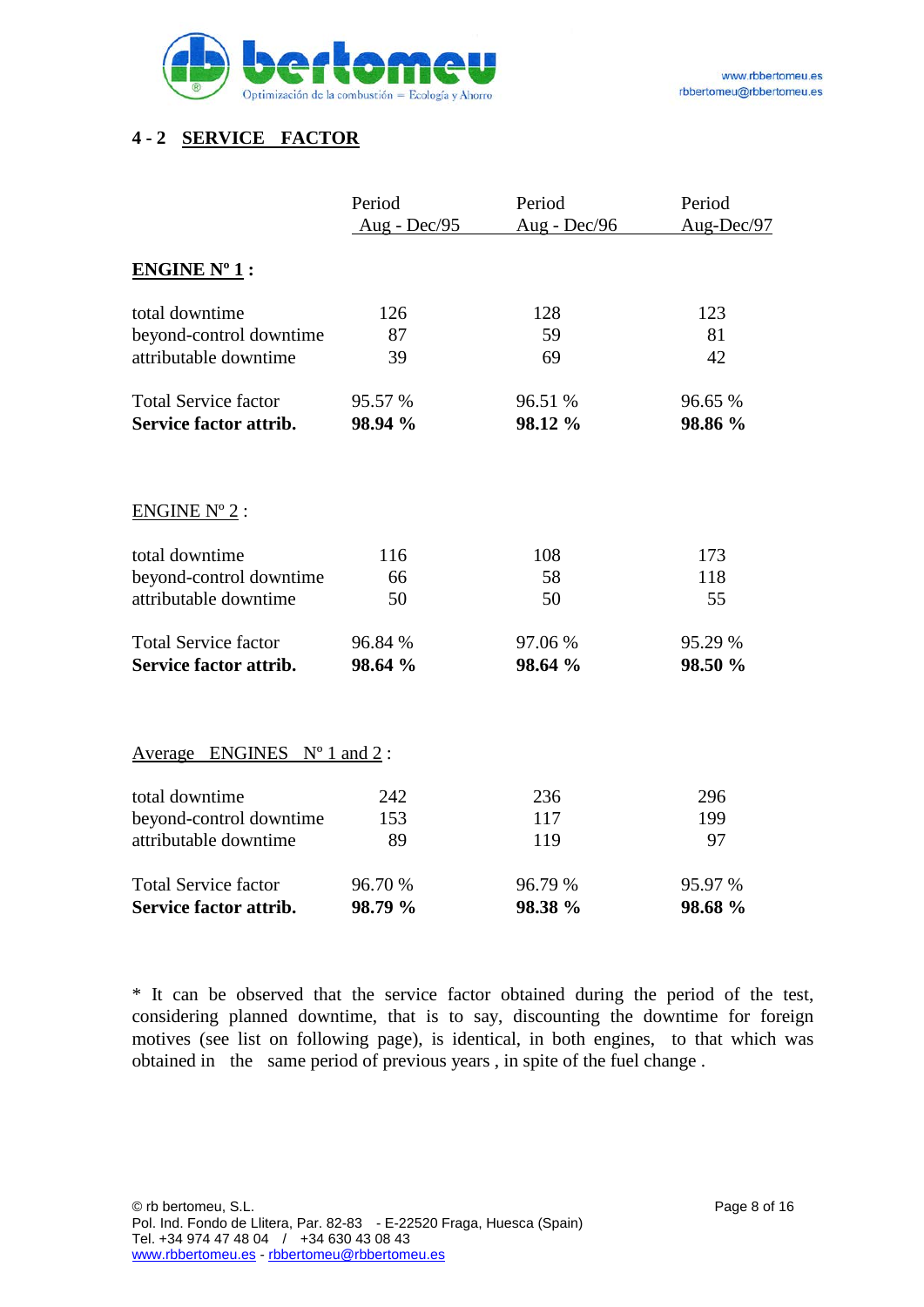

So that the results would be homogeneous and comparative, unplanned down-time has been considered as consequence of:

- Engine overhaul
- Excess of production or valley hours
- Relevant Electric Company cuts
- Tree repair levies in 1997
- Storms in 1997

Consequently, the attributable downtime, used for the calculation of the service factor, is the difference between the total downtime and that which is considered as foreign .

In all the cases, the Service Factor has been calculated according to the following formula:

Service Factor  $%$  = (Total hours - downtime) x 100 Total hours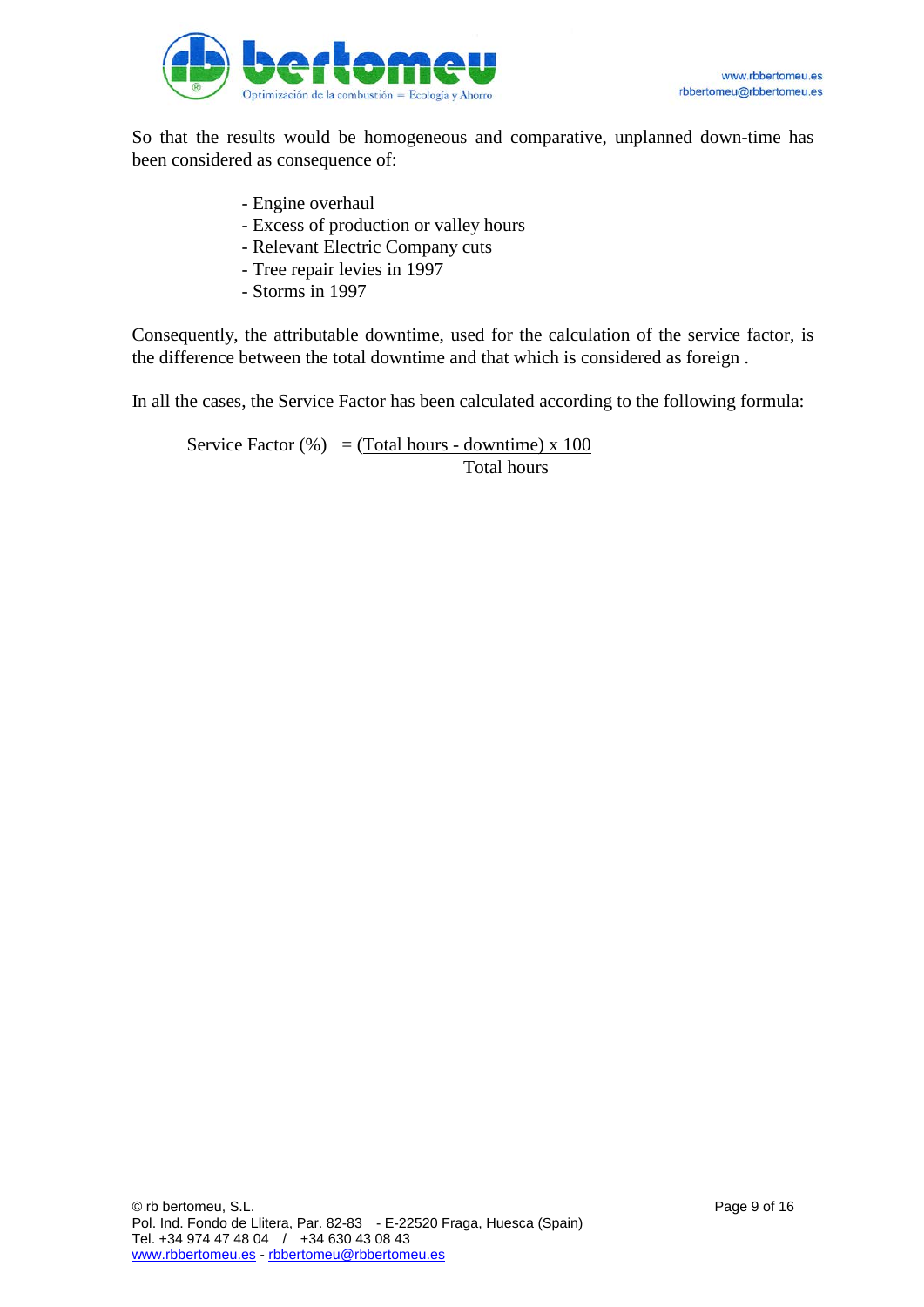

### **4 - 3 CORROSION OF EXHAUST VALVES**

The compared data are those currently available, which correspond to the data registered for engine No. 2 in the overhauls effected before beginning the test and upon ending it.

Initial review : effected 14-7-97 , at 21,083 total working hours Final review : effected 19-1-98, at 25,324 total working hours TBO of the test : 4,241 hours

The comparison between the two reviews is accomplished by analyzing, for each exhaust valve, the following parameters:

- Weight of residues adhered to the stems
- Corrosion level in the spindles, which includes:
	- Corrosion pitting
	- Beginning of corrosion
	- Corrosion
- Level of leakage in the spindles, which includes:
	- Beginning of leakage
	- Blown completely
- Corrosion level in the baskets, which includes:
	- Corrosion pitting
	- Beginning of corrosion
	- Corrosion
- Level of leakage in the baskets, which includes:
	- Beginning of leakage
	- Blown completely

#### A) WEIGHT OF ADHERED RESIDUES

(Attached sheets of results valve by valve)

|  |  | $*$ In the Initial review (1997) : 4.57 gr per valve, of average |
|--|--|------------------------------------------------------------------|
|  |  | $*$ In the Final review (1998): 2.85 gr per valve, of average    |

**\* Result: decrease of residues of 37.6% in spite of using a fuel oil of lower quality.**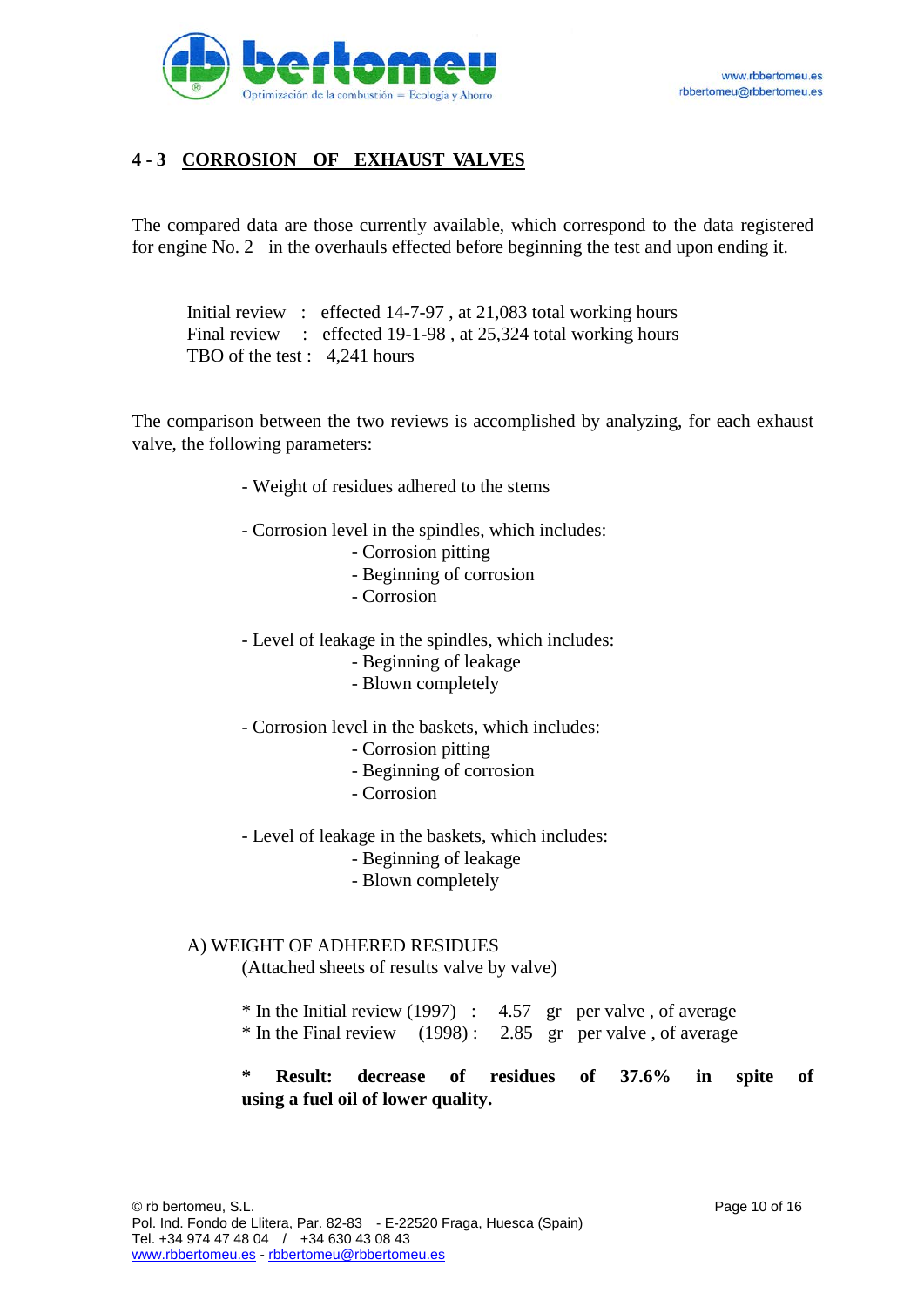

#### B) CONDITION OF EXHAUST VALVES

- $C =$  Corrosion
- $S = Blown$
- $HU = Value stem$

CAN = Valve basket

| Valve               | <b>Initial Review</b>                    | <b>Final Review</b>       |
|---------------------|------------------------------------------|---------------------------|
| A 1 A               | $\mathsf{C}$<br>HU and CAN<br>in         | $C$ in HU                 |
| A1B                 | $\mathcal{C}$<br>in<br>HU and CAN        | without corrosion         |
| A2A                 | $\mathsf{C}$<br>in<br>HU and CAN         | without corrosion         |
| A2B                 | $\mathsf{C}$<br>in<br>HU                 | without corrosion         |
| A3A                 | $\mathsf{C}$<br>in<br>HU and CAN         | without corrosion         |
| A3B                 | $\mathsf{C}$<br>in<br>HU and CAN         | without corrosion         |
| A 4 A               | $\mathsf{C}$<br>HU<br>in                 | without corrosion         |
| A 4 B               | $\mathcal{C}$<br>in<br>$CAN, S$ in<br>HU | without corrosion         |
| A 5 A               | $\mathcal{C}$<br>in<br>$CAN, S$ in<br>HU | without corrosion         |
| A 5 B               | S<br>$\operatorname{in}$<br>HU           | $\mathsf{C}$<br>in<br>HU  |
| A6A                 | $\mathcal{C}$<br>HU<br>in                | $\mathcal{C}$<br>in<br>HU |
| A6B                 | $\mathcal{C}$<br>in<br>HU                | S<br>in<br>HU             |
| A 7 A               | $\mathsf{C}$<br>HU<br>in                 | without corrosion         |
| A7B                 | $\mathsf{C}$<br>HU and CAN<br>in         | S<br>in<br>HU             |
| A8A                 | $\mathcal{C}$<br>in<br>HU                | $\mathcal{C}$<br>HU<br>in |
| A8B                 | $\mathcal{C}$<br>in<br>HU and CAN        | S<br>in<br>HU             |
| A9A                 | without corrosion                        | without corrosion         |
| A9B                 | $\mathsf{C}$<br>in<br>HU                 | without corrosion         |
| <b>B</b> 1 A        | $\mathcal{C}$<br>in<br>HU and CAN        | without corrosion         |
| <b>B</b> 1 <b>B</b> | $\mathsf{C}$<br>in<br>HU and CAN         | without corrosion         |
| <b>B2A</b>          | $\mathsf{C}$<br>HU<br>in                 | $C$ in<br>HU              |
| <b>B2B</b>          | $\mathsf{C}$<br>in<br>HU                 | without corrosion         |
| <b>B</b> 3 A        | $\mathcal{C}$<br>in<br>HU and CAN        | without corrosion         |
| <b>B</b> 3 <b>B</b> | $\mathsf{C}$<br>in<br>HU and CAN         | without corrosion         |
| <b>B</b> 4 A        | S.<br>HU<br>in                           | without corrosion         |
| <b>B</b> 4 <b>B</b> | $\mathcal{C}$<br>in<br>HU                | $S$ in<br>HU              |
| <b>B</b> 5 A        | $\mathsf{C}$<br>in<br>HU                 | without corrosion         |
| <b>B</b> 5 <b>B</b> | $\mathsf{C}$<br>HU<br>in                 | $\mathsf{C}$<br>in<br>HU  |
| <b>B6A</b>          | $\mathsf{C}$<br>in<br>HU                 | without corrosion         |
| <b>B6B</b>          | $\mathcal{C}$<br>in<br>HU                | in<br>$\mathsf{C}$<br>HU  |
| <b>B</b> 7 A        | $\mathcal{C}$<br>in<br>HU                | without corrosion         |
| <b>B</b> 7 <b>B</b> | $\mathsf{C}$<br>in<br>HU and CAN         | without corrosion         |
| <b>B</b> 8 A        | in<br>$\mathsf{C}$<br>HU and CAN         | S<br>in<br>HU             |
| <b>B</b> 8 <b>B</b> | $\mathsf{C}$<br>in<br>HU                 | in<br>$\mathcal{C}$<br>HU |
| <b>B</b> 9 A        | $\mathsf{C}$<br>in<br>HU                 | without corrosion         |
| B9B                 | in<br>HU<br>C                            | without corrosion         |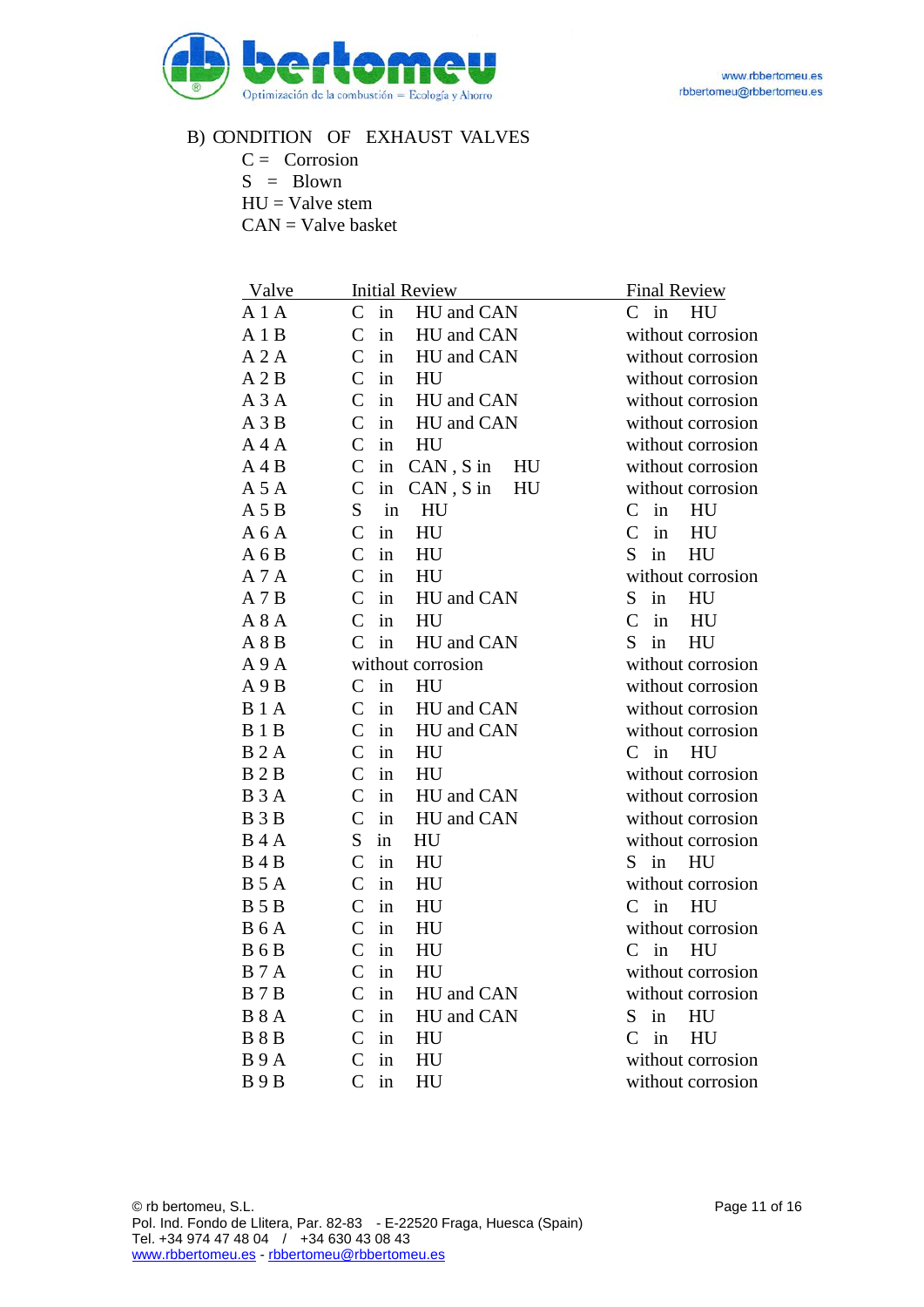

|                                                       | (A)<br><b>Initial Review</b> | (B)<br><b>FinalReview</b> | $(B) - (A)$<br>Difference % |
|-------------------------------------------------------|------------------------------|---------------------------|-----------------------------|
| No. Stems with<br>corrosion                           | 31                           | 8                         | - 74                        |
| No. Basket with<br>corrosion                          | 15                           | $\overline{0}$            | $-100$                      |
| No. Stems with<br>leakage                             | 4                            | 5                         | $+25$                       |
| <b>Baskets</b><br>No.<br>blown                        | $\boldsymbol{0}$             | $\overline{0}$            | $\boldsymbol{0}$            |
| <b>Total</b> No. of anomalies<br>in Stems             | 35                           | 13                        | 63                          |
| <b>Total</b> No. of anomalies<br><b>Baskets</b><br>in | 15                           | 0                         | $-100$                      |

#### **\* Result : Decrease of the deterioration of Engine exhaust valves (Spindles and Baskets) at 63% and 100%, respectively, in spite of the fuel change, which contains almost the double the potentially corrosive impurities than the fuel previously used .**

Note :

In the final review compactions in the seats of the valves have been detected which can be put down to the increase in residual solids (sulfates) in the combustion process because of the higher quantity of Sulphur that the fuel contains.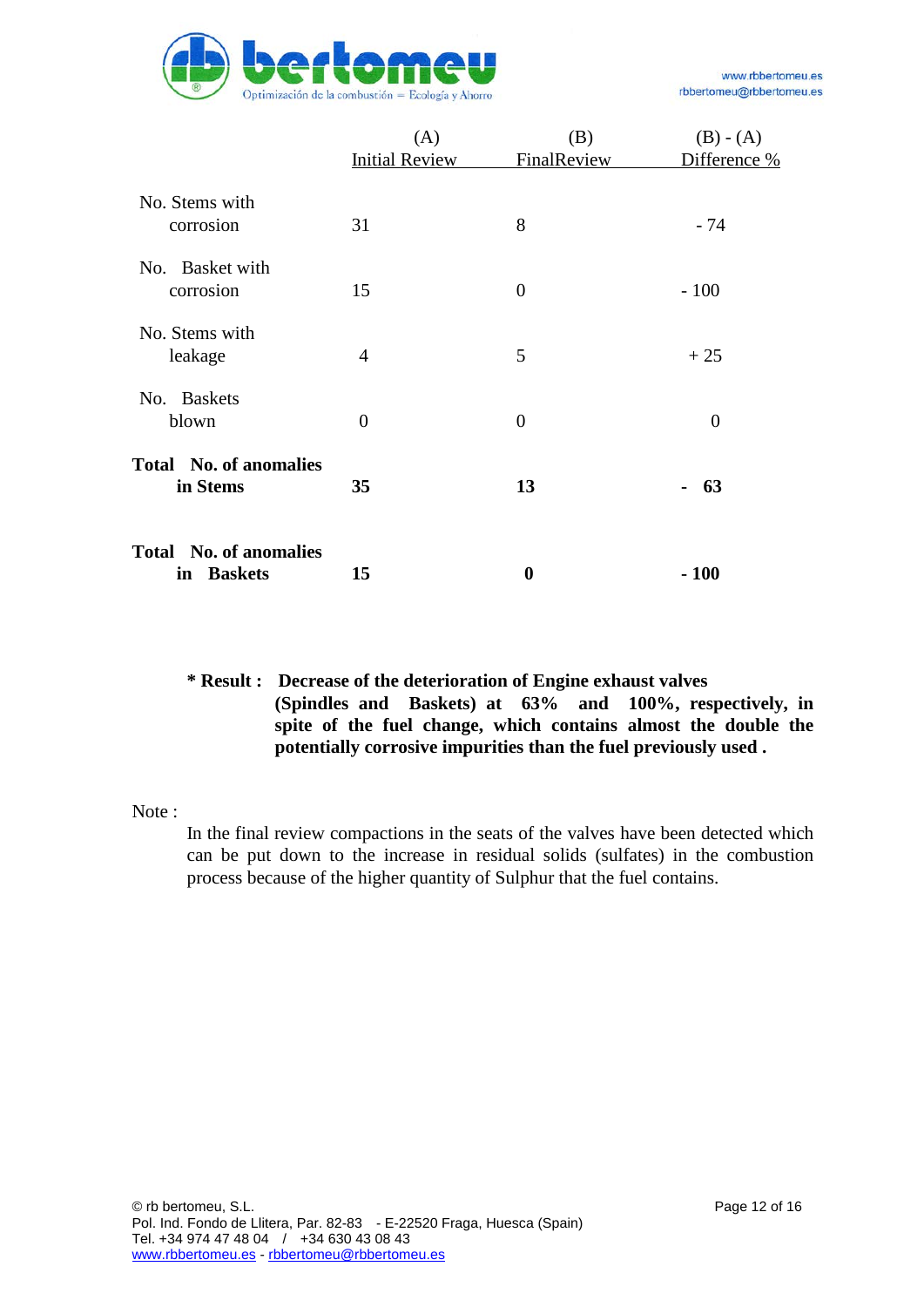

### **4 - 4 OTHER NON COMPARATIVE RESULTS**

#### 4-4-1 Operation of Fuel Purifier

Even though we have not been able to obtain quantifiable operation data previous to or during the test, the opinion that has been communicated to us by the personnel of the plant is that, with the use of the additive:

- Greater decantation of water from the fuel
- Lower quantity of sludge generated in the fuel purifier
- Fuel purifier cleaner and easier to clean
- The sludge removed is more fluid and better handling

#### 4-4-2 Evolution of the working temperature of the Engines at constant load

From the beginning of the test , the working temperatures of both Engines, taken at constant load and almost constant ambient temperature , have practically not varied , which means that blocking of the exhaust gases circuit is not produced, mainly in the collectors, in spite of the increase in impurities in the fuel . There is no comparative data for previous periods .

#### 4-4-3 Engine oil consumption ( Gr. Oil / Kwhe )

|                  | Period         | Period         | Period         |
|------------------|----------------|----------------|----------------|
|                  | Aug - $Dec/95$ | Aug - $Dec/96$ | Aug - $Dec/97$ |
| Engine No. $1+2$ | 0.59           | 0.52           | 0.82           |

The increase in oil consumption has not been taken into consideration because according to information from the company, it is due to a change in the type of oil in the engine, daily renovation of 50 l. unnecessary in the other engine, and a loss of oil in the purifier.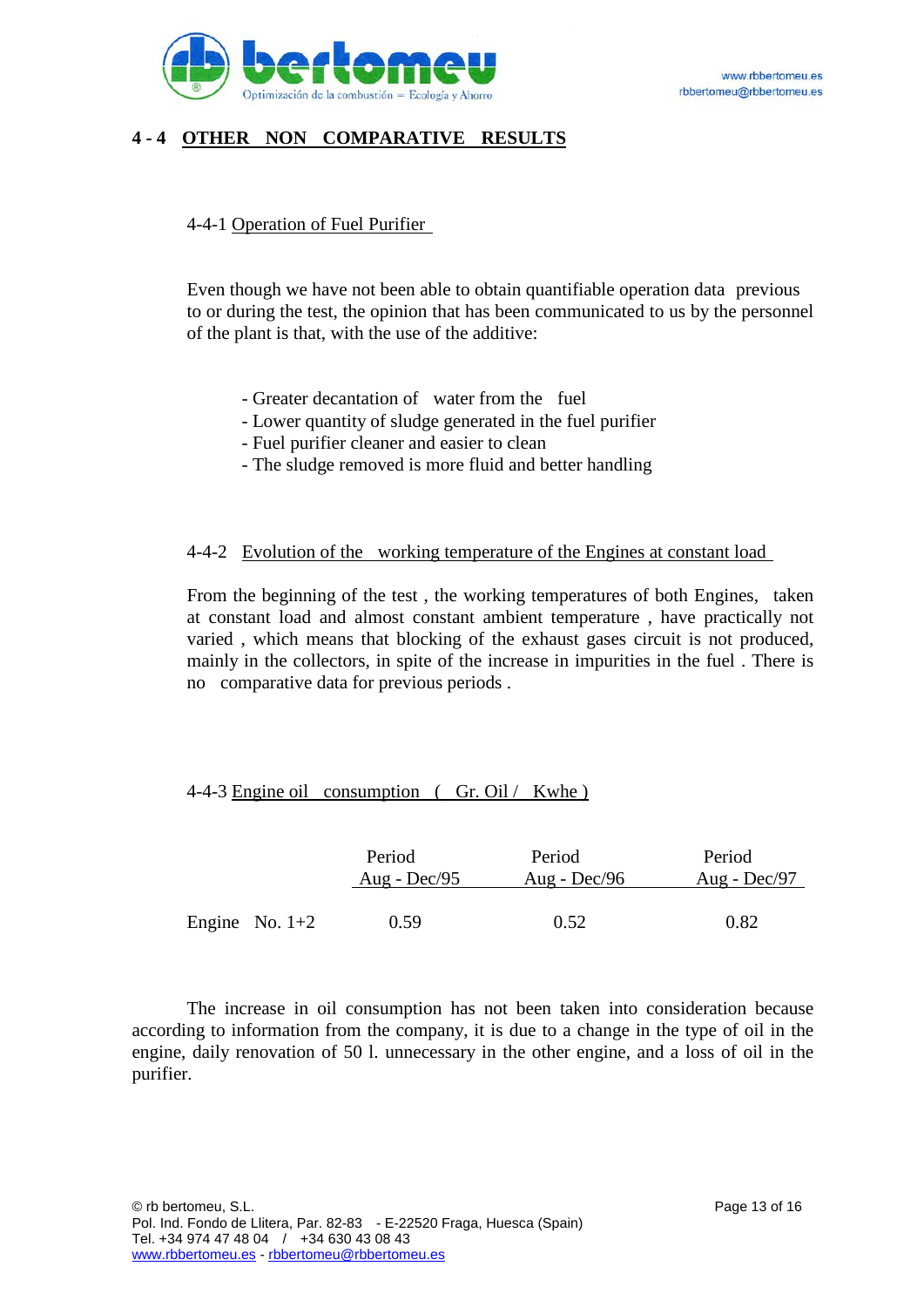

## **5 - ECONOMIC EVALUATION OF THE RESULTS**

The economic valuation is made only from the point of view of fuel and additive consumption in 1996 and 1997, for the following reasons :

- a) Calorific Power data of fuel No. 1 BIA consumed in the year 1995 is not available, as has been commented previously.
- b) The service factor obtained in the period of the test is practically the same as was obtained in the same period from the two previous years .
- c) Comparative data of other parameters could have had an influence on the cost, such as the generation and elimination of sludge, cleaning costs of fuel purifier, valve costs and other parts of the engines, etc.

Considering only the energy saving in Kcal. of the 1.56 % detected (see 4.1) , that is to say , without taking into account the saving due to fuel change , the economic balance of the additive , for the same current production of 100 M Kwhe per year would be :

- Mean Calorific Power of the fuel = 9,631 Kcal /Kg or 9,631,000 Kcal / T

- Annual consumption of fuel with additive : 100,000,000 x 2,144.24 / 9,631,000 T = 22,263.94 T.

- Annual consumption of fuel without additive :  $100,000,000 \text{ x } 2,178.30 / 9,631,000 \text{ T} = 22.617.59 \text{ T}.$
- **- Saving of fuel with additive :** 22,617.59 - 22,263.94 **= 353.65 T / year ( 1.56 % )**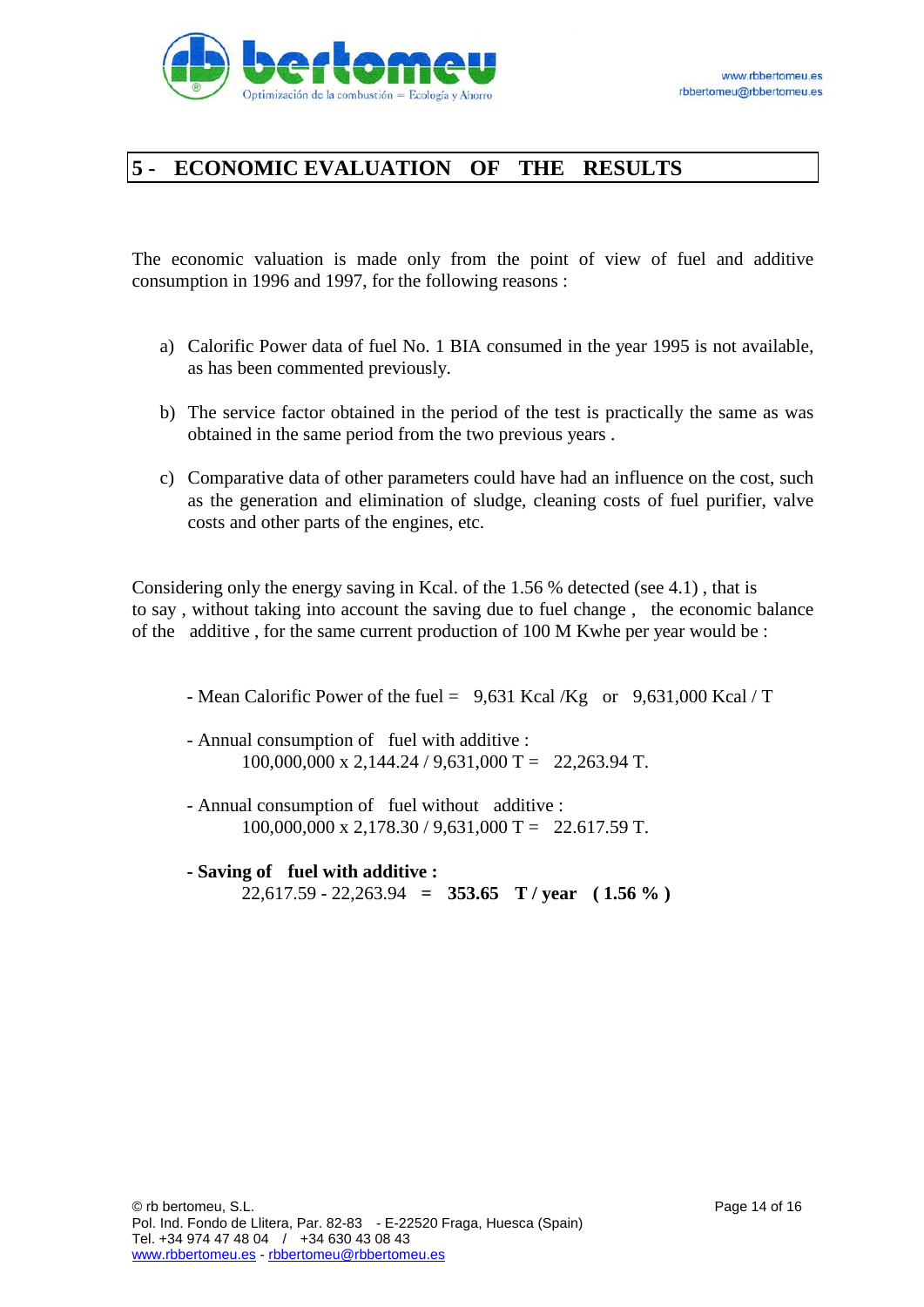

## **6 - FINAL CONCLUSIONS IN 1998**

Considering the difficulties that always exist at the time of establishing conclusions after accomplishing tests, above all in this case in which does not have a series of comparative data (previously mentioned) and in which the test has been made coinciding with a fuel change (which happens to be a type that causes much more problems than the type used previously), we think that in the light of the results, the main final conclusions are the following :

- **A) The use of the additive " rb bertomeu" beco F1/ ASF , has made possible the change of fuel No. 1 BIA to fuel No. 1 without causing operative difficulties in the Engines or reducing the service factor .**
- **B) The saving in fuel cost due to lower energy consumption and to a lower fuel price has been 8.43 %.**
- **C) Though conservation of exhaust valves has been improved, the results obtained are not homogeneous because:**

**- The quality of the fuel oil has been much worse during the test**

- **Some of the valve stems of engine No. 2 were installed for the test in Nymonic instead of Estelite, as has been used before**.

**D) Other savings derived from what is detailed in paragraph 4-4, have been produced, although we are not in a position to quantify them (as of January 1998).**

**In the next section, you can read the updated results.**